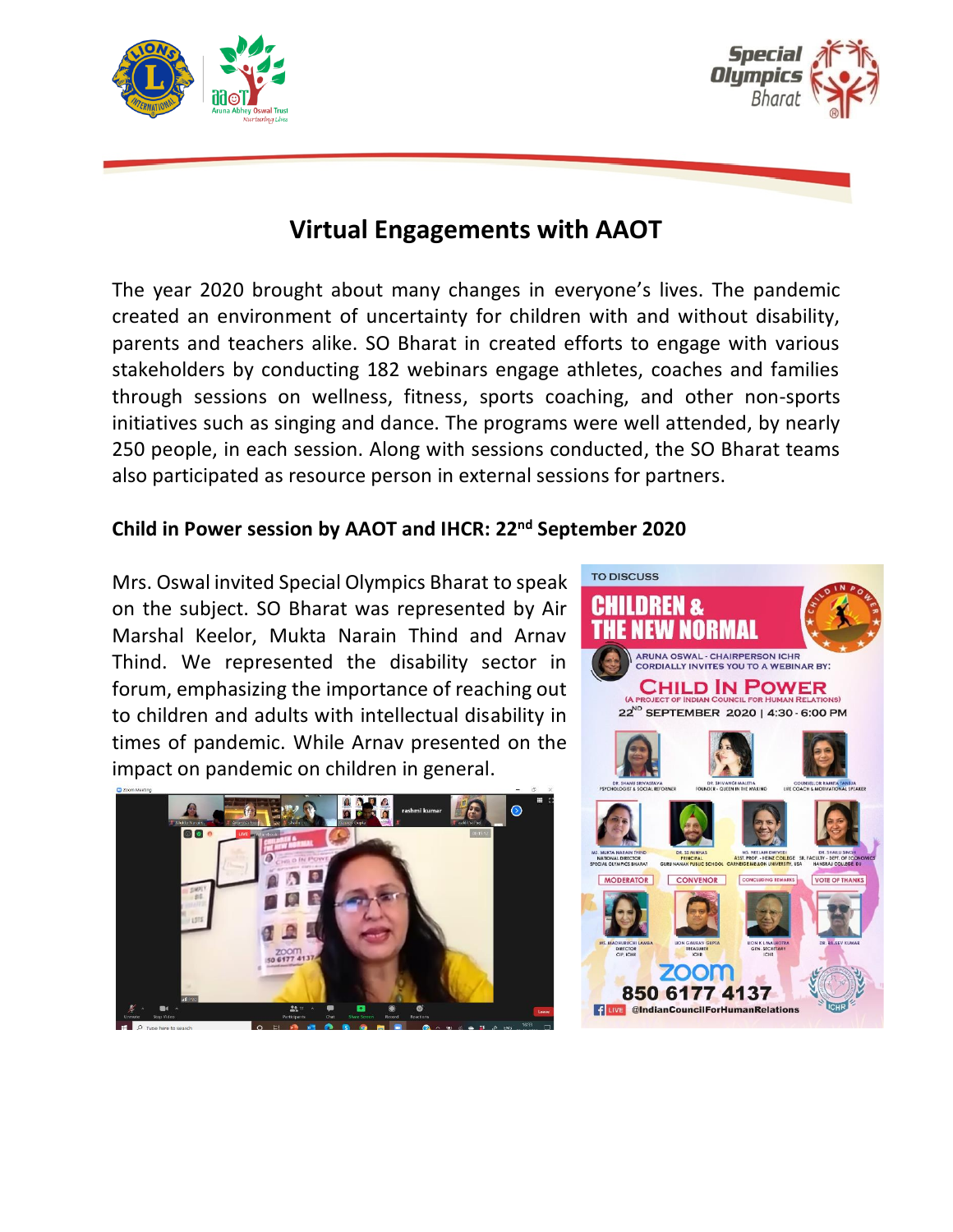





## **Dance Sport**

Special Olympics Bharat announced the results of a virtual DanceSport Competition held for the Special Athletes between 2nd & 25th July 2020. 57 awards were announced on 24 and 30 September 2020 across the Solo Category (42), Duos (9), Couple (5) and Team (1) routines. Athletes from 21 states took part in the virtual competition which was conducted with support of the Special Olympics Asia Pacific.

PID Trustee Dr Aruna Abhey Oswal, Lions Clubs International and Chairperson, Aruna Abhey Oswal Trust graced the occasion as the Chief Guest on 30 September along with other distinguished officials, namely, Mr Dipak Natali, President and Managing Director, Special Olympics Asia Pacific, Dr Pierre Gider, Global Advisor for Dancing and Chair of Dance Sport of Special Olympics Resources Team and Air Marshal Denzil Keelor, Founder & CEO, SO Bharat.

The event presented the dance videos of the awardees revealing the dancing talents of the Special Athletes, with the enthusiastic involvement of their family members. The video presentations were complemented with motivating addresses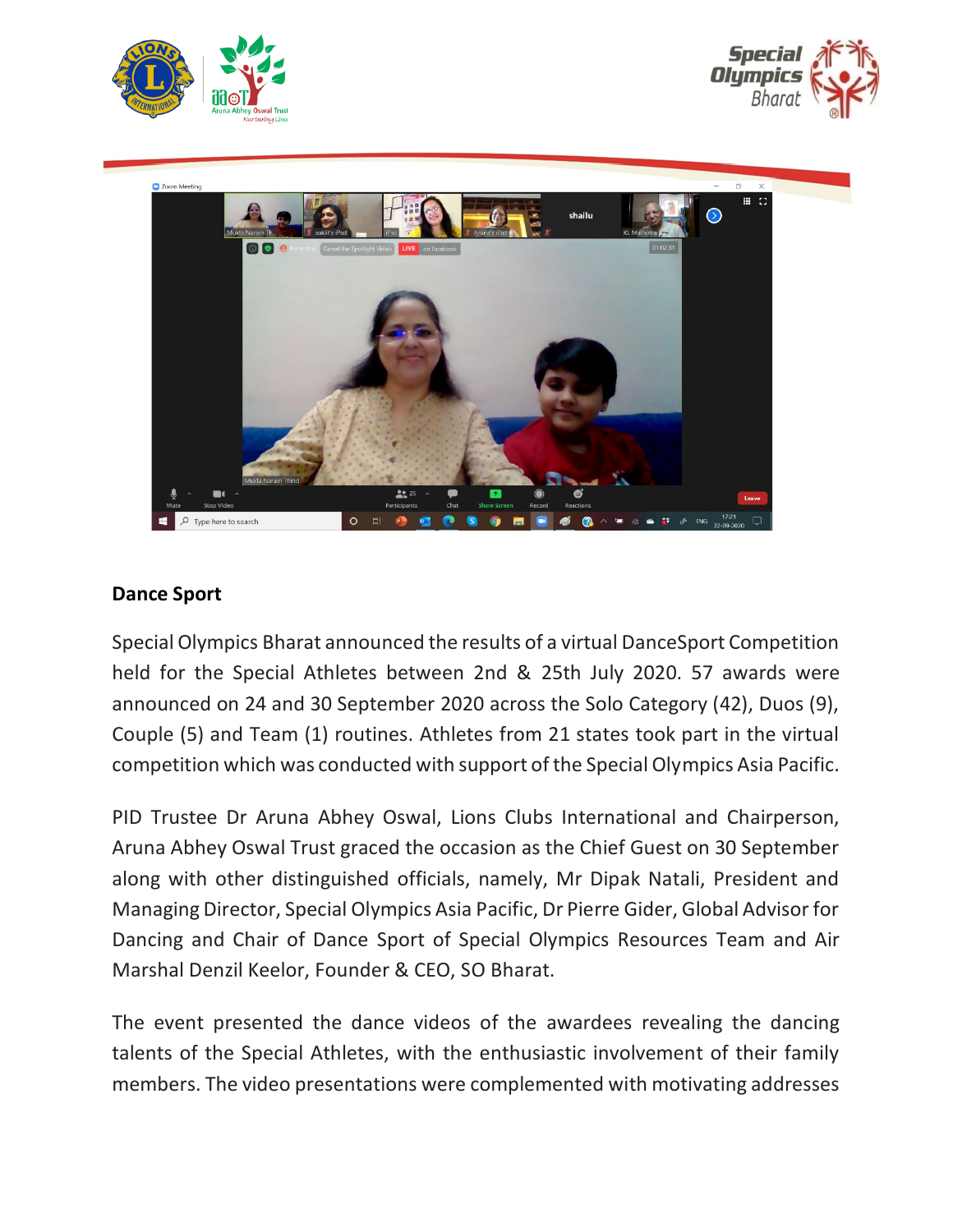



by the eminent guests including experience sharing by family members of the participants.

Both the days witnessed the presence of Dr Pierre Gider, and his team members Ms Lorna Martin Fox, Ms Donna Dempsey & Mr Antoni Czyzyk who assessed 269 entries, shortlisted out of a total of 396, from Special Athletes from 21 States of India. The virtual event was coordinated and organized by Mr Victor R Vaz, National Sports Director, SO Bharat and his team in close collaboration with Mr Coen Van Putten, Manager Sports, Special Olympics Asia Pacific Region. Mr Vaz is preparing for India's participation in the first DanceSport World Championship slated for August 2021.

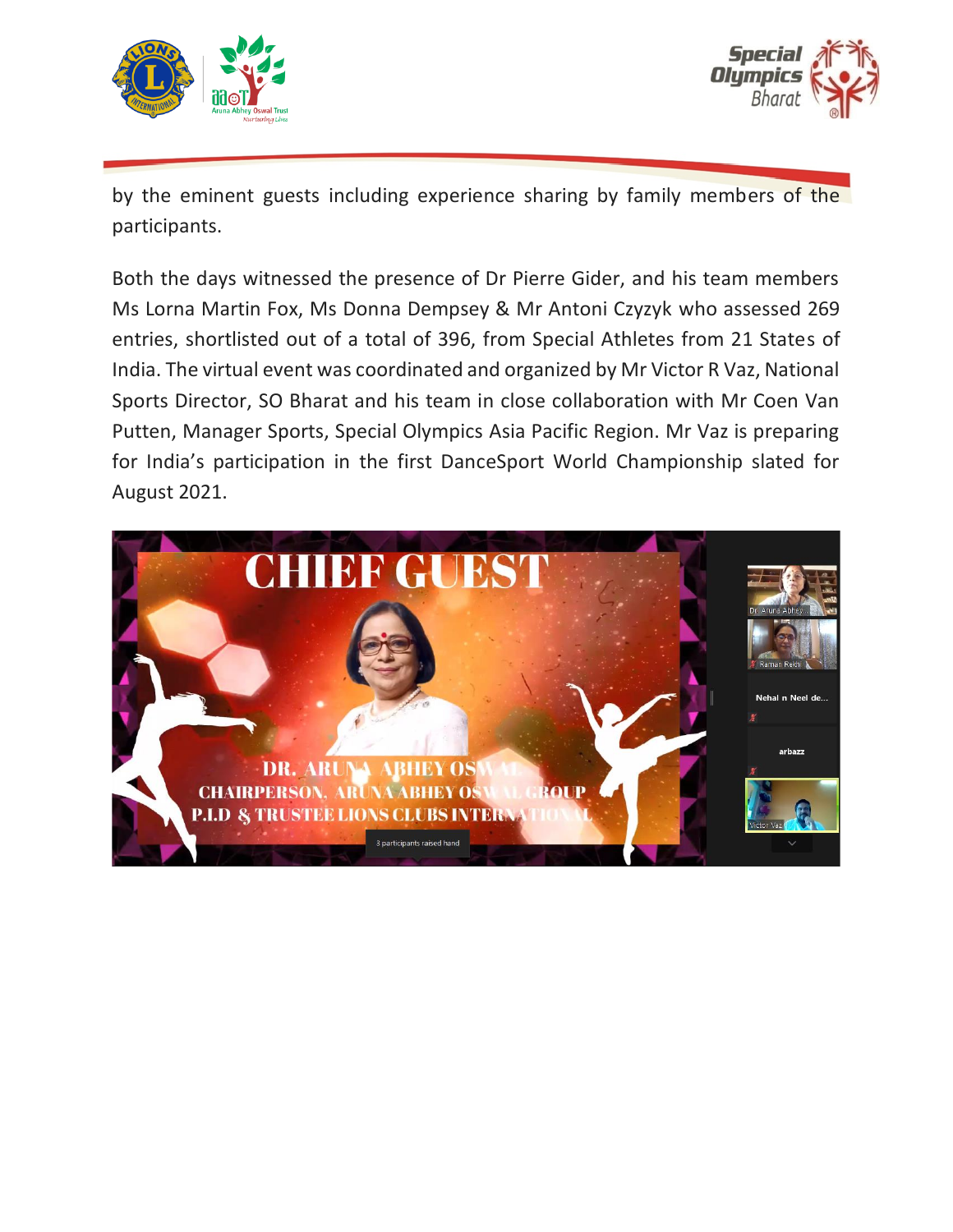